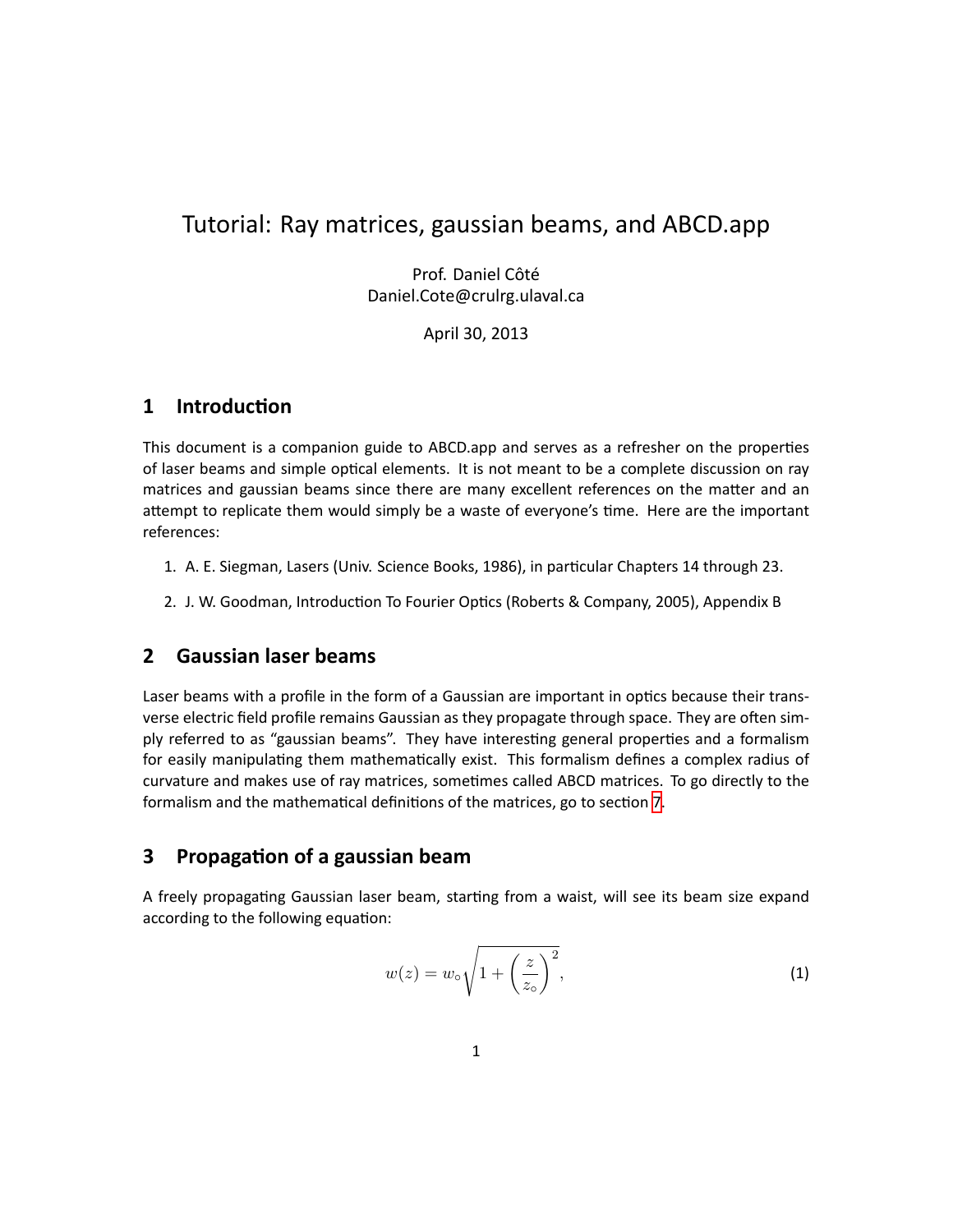

<span id="page-1-0"></span>Figure 1: A laser beam, starting from its waist, will see its beam size stay approximately constant over the Rayleigh range *z◦*, and then expand linearly with the distance. The divergence of a beam is defined when measured at a distance larger than *z◦*.

where  $z_{\text{o}}$  is the Rayleigh range and  $z$  is the distance from the waist position,  $w_{\text{o}}$  is the waist size. For calculation purposes, it is often assumed that the beam has a constant size over the Rayleigh range and a beam size that expands linearly with distance thereafter. This is shown on Fig. [1](#page-1-0). Note that the width definition is the distance at which the electric field has reached  $1/e$  of its maximum value. The width definition cannot be changed arbitrarily to the width in intensity for instance. This is important to remember since in the laboratory, the width is often measured in intensity with its full width at half maximum (FWHM).



Figure 2: All calculations with ray matrices must be done with the 1/e electric field width. However, this is not necessarily the most natural measurement in the laboratory. Hence, ABCD.app offers to display the widths in various formats (FWHM, HWHM, 1/e) both in electric field or in irradiance (sometimes called intensity).

#### **4 Focussing by a thin lens**

When a gaussian beam passes through a lens, it will see its radius of curvature change. If the beam has a plane wavefront, it will be focussed to the focal point of the lens. On the other hand, if the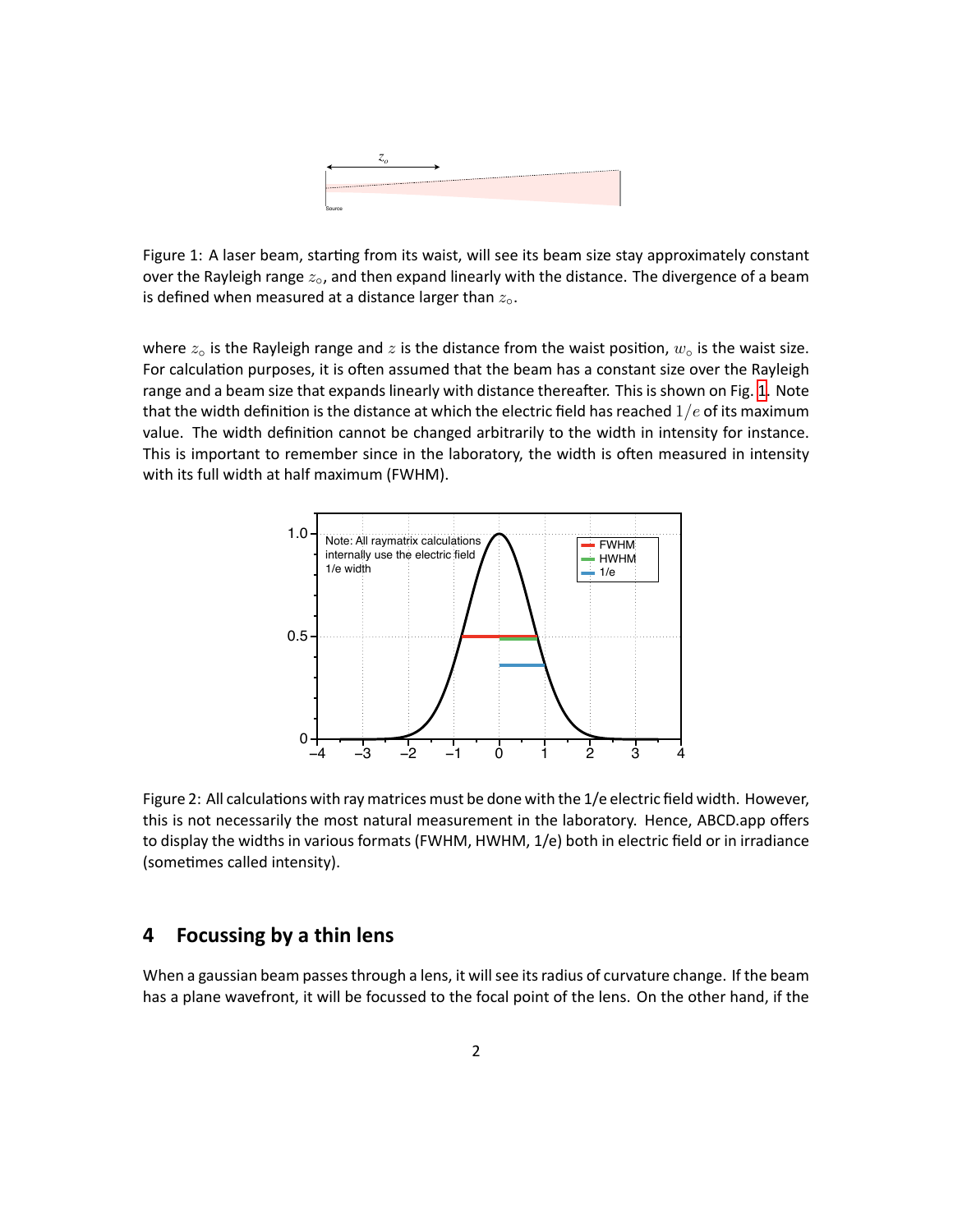

<span id="page-2-0"></span>Figure 3: A plane wave will focus at the focal spot of a lens. This is not true of a beam that enters the lens with a finite radius of curvature. A point source (or very small beam) at the focal spot of a lens is collimated.

beam is not a plane wave, it will not be focussed to the focal point of the lens and will rather be focussed further away. If the beam originates from the focal point and if it is a point source (very small beam size), it will be collimated after the lens. The three cases are illustrated on Fig [3](#page-2-0).

## **5 Focussing into a dielectric**

Notice that if the material after a lens is not air and instead is a dielectric of index  $n > 1$ , the focal spot is not at a distance f after the lens because a beam does not diffract as fast in a dielectric as it does in air. This is shown on Fig. [4.](#page-2-1)



<span id="page-2-1"></span>Figure 4: A lens focussing into a dielectric will produce a focal spot further away than *f*, as would be expected if the medium after the lens were air.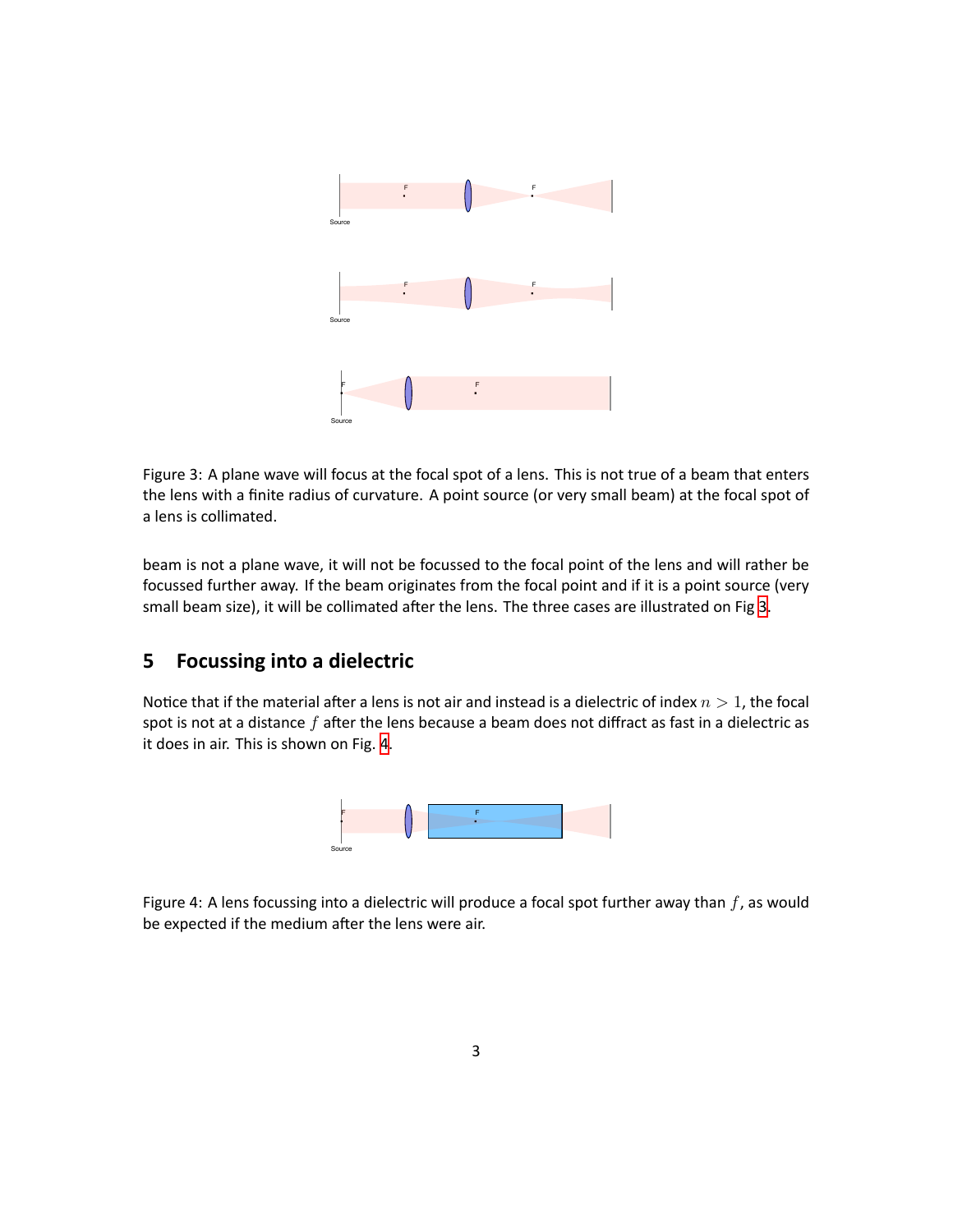

<span id="page-3-0"></span>Figure 5: Laser resonator composed of a single lens and flat mirrors (not shown). Notice that the last plane is considered to be feeding directly back to the first plane. When the distance between the first and last plane is appropriate (small compared to the focal lengths of the lenses shown), the cavity is stable. When the distance is too large compared to the focal length of the lens in this example, the cavity becomes unstable, that is, it is impossible to find a beam that can go through the cavity and appear unchanged after one round trip.



<span id="page-3-1"></span>Figure 6: Note that the first plane of the cavity maps to the last plane, as if the beam path repeated itself endlessly. Also note that the beam is continuous between last and first planes.

### **6 Resonator**

A resonator is a combination of optical elements through which a hypothetical beam can propagate and appear unchanged after one round trip. The beam is not user-determined: it is obtained from a calculation and is called an "eigenmode" of the cavity. It is the beam that transforms into itself after one round trip in the cavity (see Fig. [5\)](#page-3-0). Currently in ABCD.app, the calculation assumes that the first plane is the start of the cavity, and the last plane maps back to the first plane, where the beam starts again (there is no assumed round trip by the program). This is illustrated on Fig. [6.](#page-3-1)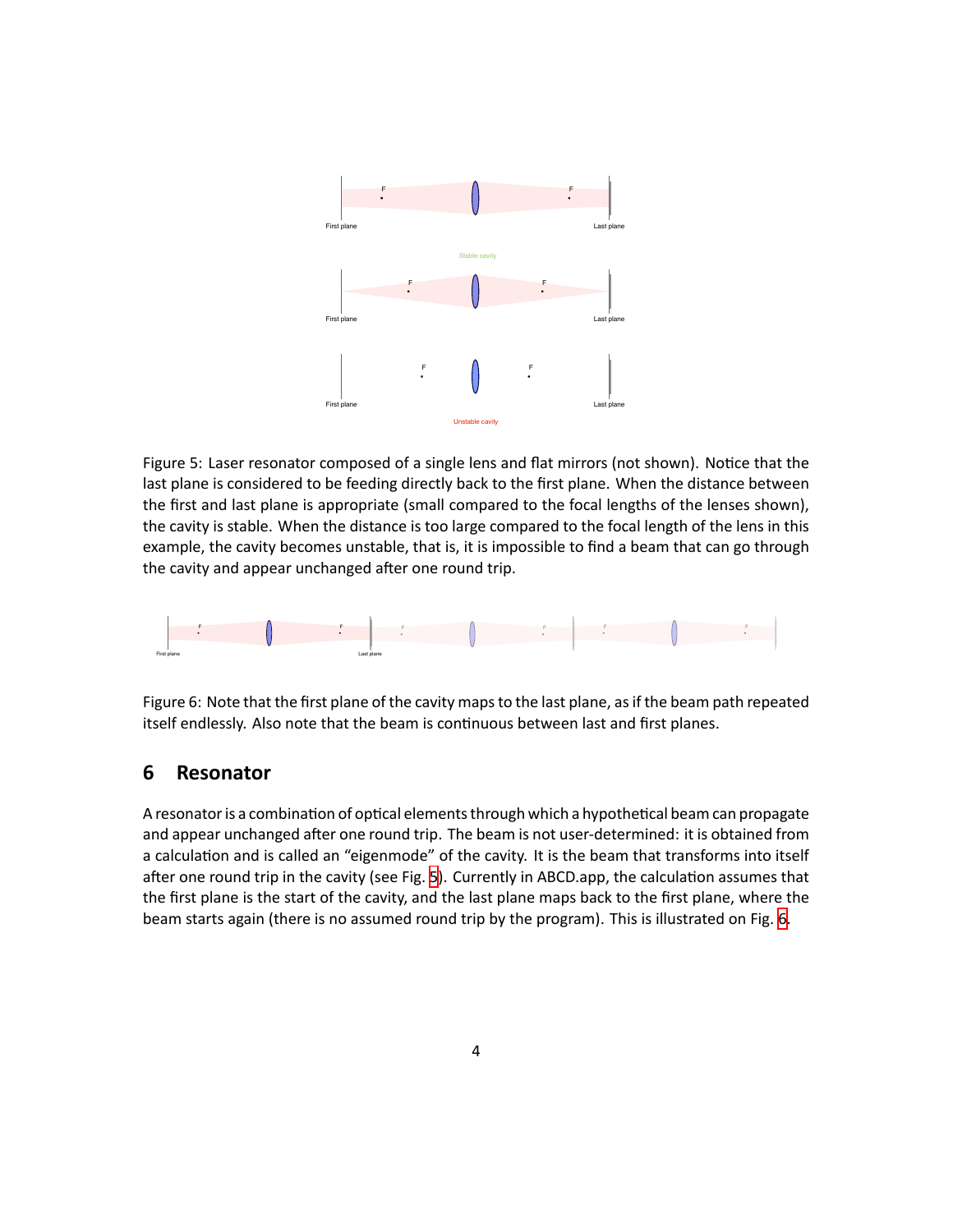## <span id="page-4-0"></span>**7 Ray matrix formalism**

The general form of ray matrices is:

$$
\mathbf{M} = \left( \begin{array}{cc} A & B \\ C & D \end{array} \right),\tag{2}
$$

and they transform complex radii of curvature *q* :

$$
q' = \frac{Aq + B}{Cq + D} \tag{3}
$$

with the complex radius of curvature *q* defined by:

$$
\frac{1}{q} = \frac{1}{R(z)} - i\frac{\lambda}{\pi w^2}.\tag{4}
$$

The also transform rays defined by the vector:

$$
\mathbf{r} = \left(\begin{array}{c} r \\ \theta \end{array}\right),\tag{5}
$$

with a standard matrix multiplication of the form:

$$
\mathbf{r}' = \mathbf{Mr},\tag{6}
$$

#### **7.1 Common elements**

Free space of distance *d* :

$$
\left(\begin{array}{cc} 1 & d \\ 0 & 1 \end{array}\right) \tag{7}
$$

Dielectric of length *d* and index *n* :

$$
\left(\begin{array}{cc} 1 & d/n \\ 0 & 1 \end{array}\right) \tag{8}
$$

Thin lens of focal length *f* :

$$
\left(\begin{array}{cc} 1 & 0 \\ -1/f & 1 \end{array}\right) \tag{9}
$$

Curved mirror of radius of curvature *R* :

$$
\left(\begin{array}{cc} 1 & 0 \\ -2/R & 1 \end{array}\right) \tag{10}
$$

Flat mirror :

$$
\left(\begin{array}{cc} 1 & 0 \\ 0 & 1 \end{array}\right) \tag{11}
$$

Gaussian duct of length  $L$  and  $\gamma = \sqrt{n_2/n}$ :

$$
\begin{pmatrix}\n\cos \gamma L & \frac{1}{n\gamma} \sin \gamma L \\
-n\gamma \sin \gamma L & \cos \gamma L\n\end{pmatrix}
$$
\n(12)